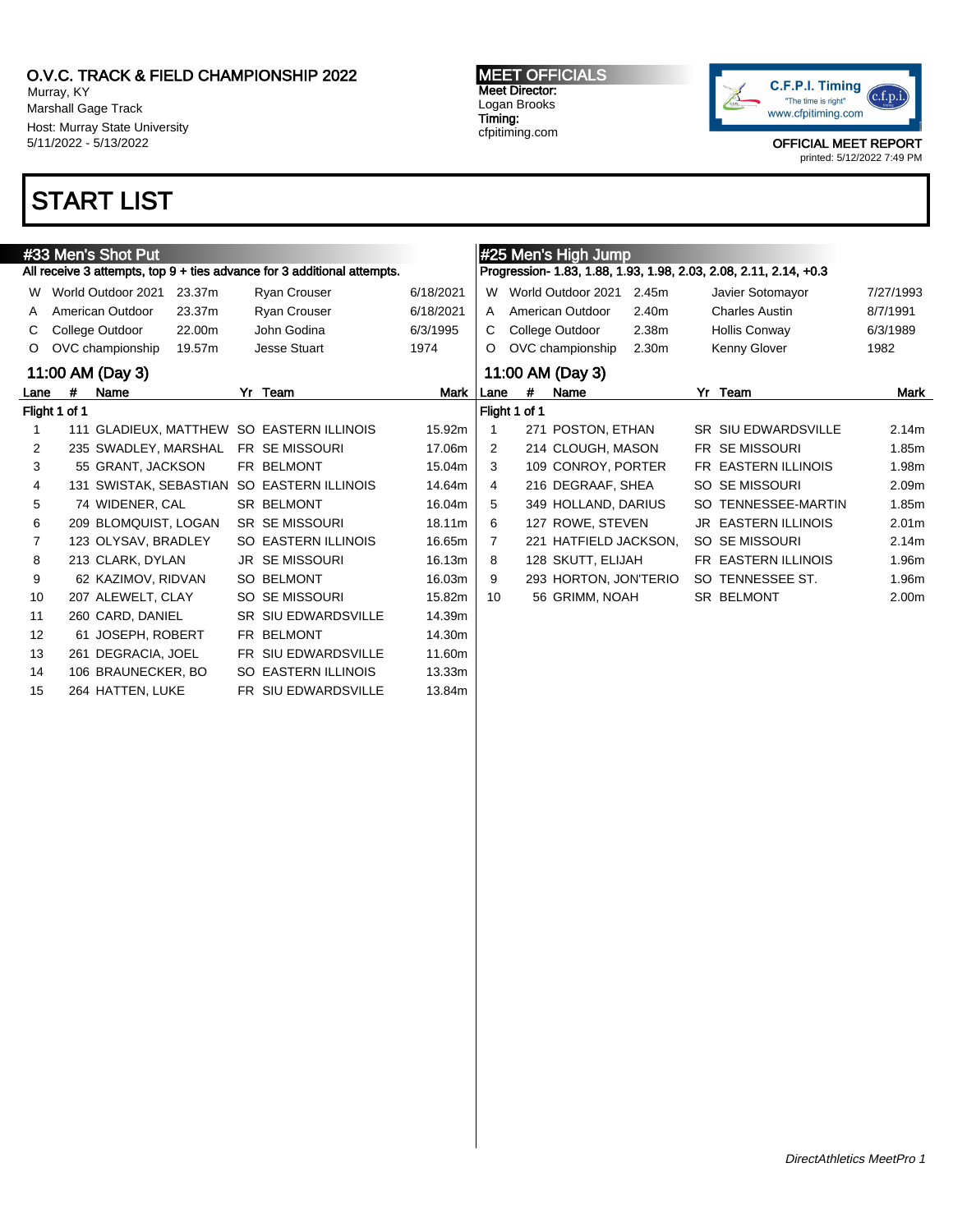Murray, KY Marshall Gage Track Host: Murray State University 5/11/2022 - 5/13/2022

## START LIST

|                |               | #32 Women's Triple Jump        |        |                                                                         |           |   | #21 Mer    |
|----------------|---------------|--------------------------------|--------|-------------------------------------------------------------------------|-----------|---|------------|
|                |               |                                |        | All receive 3 attempts, top 9 + ties advance for 3 additional attempts. |           | W | Worl       |
| W              |               | World Outdoor 2021             | 15.67m | Yulimar Rojas                                                           | 8/1/2021  | A | Ame        |
| A              |               | American Outdoor               | 14.92m | Keturah Orji                                                            | 4/25/2021 | A | Ame        |
| C              |               | College Outdoor                | 14.71m | Keturah Orji                                                            | 8/14/2016 | C | Colle      |
| O              |               | OVC championship               | 13.52m | Amber Hughes                                                            | 5/13/2017 | O | OVC        |
|                |               | 11:00 AM (Day 3)               |        |                                                                         |           |   | 12:30 F    |
| Lane           | #             | Name                           |        | Yr Team                                                                 | Mark      |   | Lane Tea   |
|                | Flight 1 of 1 |                                |        |                                                                         |           |   | Section 1  |
| 1              |               | 38 LOUDERBACK, MORG SR BELMONT |        |                                                                         | 11.97m    | 2 | SIU        |
| $\overline{2}$ |               | 198 POTTER, CIARA              |        | SO SE MISSOURI                                                          | <b>NM</b> | 3 | <b>TEN</b> |
| 3              |               | 164 MARSHALL, JORDAN           |        | FR MURRAY STATE                                                         | 11.69m    | 4 | <b>EAS</b> |
| 4              |               | 14 MCCLELLAND, CAMA            |        | SO AUSTIN PEAY                                                          | 11.97m    | 5 | <b>TEN</b> |
| 5              |               | 310 CURBEAM, JALENA            |        | <b>JR TENNESSEE TECH</b>                                                | 11.84m    | 6 | <b>SE</b>  |
| 6              |               | 247 KRONE, DAKOTA              |        | SO SIU EDWARDSVILLE                                                     | 11.35m    | 7 | <b>BEL</b> |
| $\overline{7}$ |               | 157 GESLER, ELERI              |        | <b>JR MURRAY STATE</b>                                                  | 11.68m    |   |            |
| 8              |               | 206 WILLIAMS, SERENA           |        | SO SE MISSOURI                                                          | 12.31m    |   |            |
| 9              |               | 83 GRUSZKA, SUSAN              |        | SO EASTERN ILLINOIS                                                     | 10.84m    |   |            |
| 10             |               | 11 KELLEY, JESSICA             |        | <b>SR AUSTIN PEAY</b>                                                   | <b>NM</b> |   |            |
| 11             |               | 279 DARRETT, ALAYNA            |        | FR TENNESSEE ST.                                                        | 11.30m    |   |            |
| 12             |               | 170 OWENS, JAZMYN              |        | FR MURRAY STATE                                                         | 10.81m    |   |            |
| 13             |               | 313 JOSEPH, JADAE              |        | SO TENNESSEE TECH                                                       | 10.80m    |   |            |
| 14             |               | 165 MASON, KEYANDRA            |        | <b>SO MURRAY STATE</b>                                                  | <b>NM</b> |   |            |
| 15             |               | 99 TARQUIN, TARYN              |        | FR EASTERN ILLINOIS                                                     | 11.59m    |   |            |
| 16             |               | 282 HOUSWORTH, ELAIN           |        | SO TENNESSEE ST.                                                        | 11.99m    |   |            |

MEET OFFICIALS Meet Director: Logan Brooks Timing: cfpitiming.com



OFFICIAL MEET REPORT

| #21 Men's $4 \times 100$ m Relay |                             |                      |                   |          |           |  |  |  |  |  |  |  |
|----------------------------------|-----------------------------|----------------------|-------------------|----------|-----------|--|--|--|--|--|--|--|
| W                                | World Outdoor 2021          | 36.84                | Jamaica           |          | 8/11/2012 |  |  |  |  |  |  |  |
| A                                | American Outdoor            | 37.38                | USA national team |          | 8/10/2012 |  |  |  |  |  |  |  |
| A                                | American Outdoor            | 37.38                | USA national team | 5/2/2015 |           |  |  |  |  |  |  |  |
| С                                | College Outdoor             | 37.97                | Florida           |          | 6/7/2019  |  |  |  |  |  |  |  |
| O                                | OVC championship            | E. Illinois<br>39.79 |                   |          |           |  |  |  |  |  |  |  |
|                                  | 12:30 PM (Day 3)            |                      |                   |          |           |  |  |  |  |  |  |  |
| Lane Team<br>Time                |                             |                      |                   |          |           |  |  |  |  |  |  |  |
|                                  |                             |                      |                   |          |           |  |  |  |  |  |  |  |
|                                  | Section 1 of 1              |                      |                   |          |           |  |  |  |  |  |  |  |
| 2                                | SIU EDWARDSVILLE (A)        |                      |                   | A        | 42.53     |  |  |  |  |  |  |  |
| 3                                | TENNESSEE ST. (A)           |                      |                   | A        | 42.22     |  |  |  |  |  |  |  |
| 4                                | <b>EASTERN ILLINOIS (A)</b> |                      |                   | A        | 40.86     |  |  |  |  |  |  |  |
| 5                                | TENNESSEE-MARTIN (A)        |                      |                   | A        | 42.02     |  |  |  |  |  |  |  |
| 6                                | SE MISSOURI (A)             |                      |                   | A        | 42.53     |  |  |  |  |  |  |  |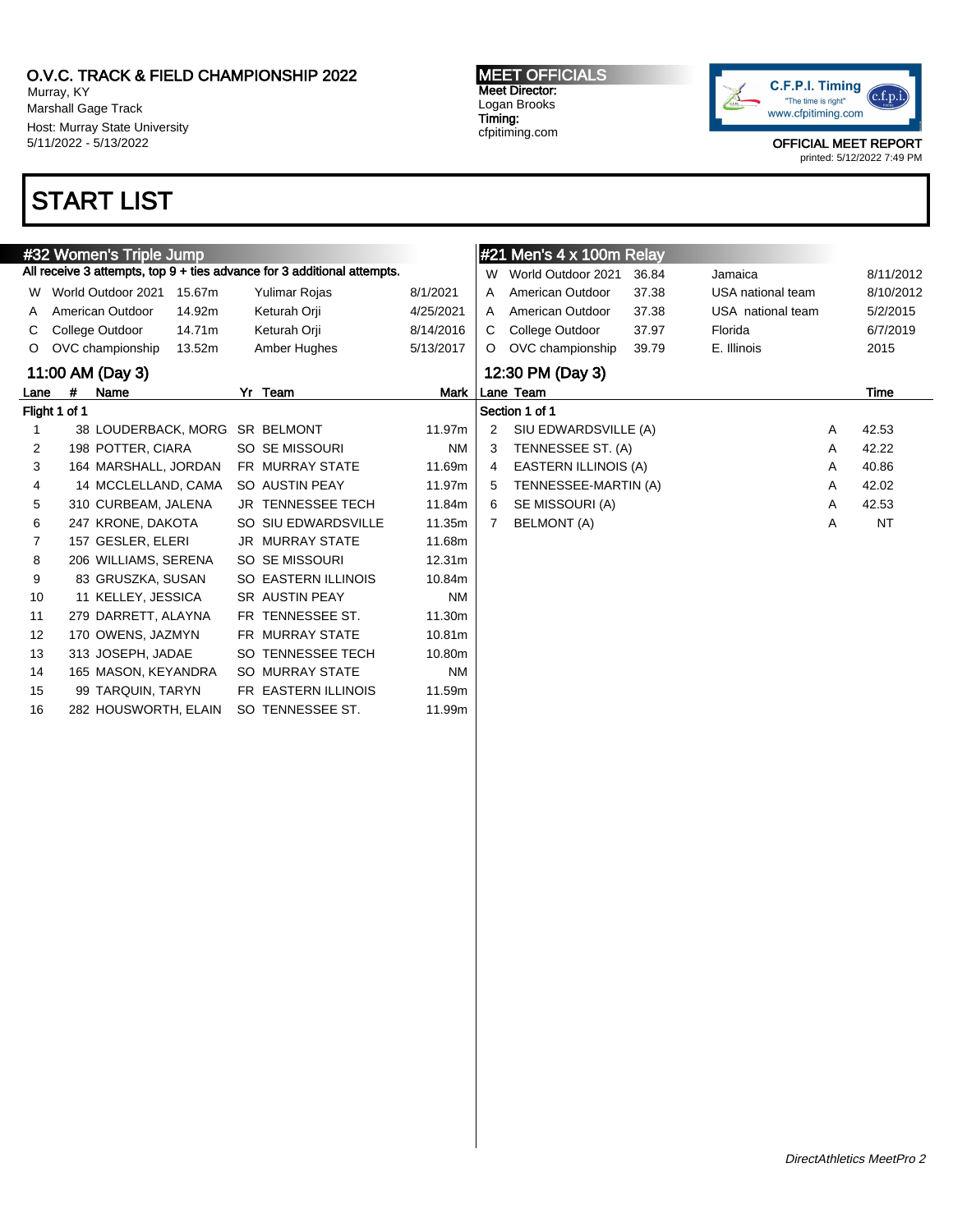Murray, KY Marshall Gage Track Host: Murray State University 5/11/2022 - 5/13/2022

## START LIST

#### #22 Women's 4 x 100m Relay W World Outdoor 2021 40.82 USA 8/11/2012 A American Outdoor 40.82 USA national team 8/10/2012 C College Outdoor 42.05 L.S.U. 5/13/2018 O OVC championship 45.00 Tennessee Tech 5/12/2018 12:40 PM (Day 3) Lane Team Time Section 1 of 2 4 SIU EDWARDSVILLE (A) A 49.46 5 MOREHEAD STATE (A) A 49.94 Section 2 of 2 1 TENNESSEE ST. (A) A 48.32 2 BELMONT (A) A 47.58 3 AUSTIN PEAY (A) A 46.72 4 MURRAY STATE (A) A 45.20 5 EASTERN ILLINOIS (A) A 46.51 6 SE MISSOURI (A) A 47.05 7 TENNESSEE TECH (A) A 48.27 8 TENNESSEE-MARTIN (A) A 49.09 #9 Men's 1500 Meters W World Outdoor 2021 3:26.00 Hicham El Guerrouj 7/14/1998 A American Outdoor 3:29.30 Bernard Lagat C College Outdoor 3:34.68 Yared Nuguse 5/13/2021 O OVC championship 3:44.64 Ray Flynn 1977 Finals 12:50 PM (Day 3) Lane # Name Yr Team Time Section 1 of 1 1 348 HALL, HUDSON FR TENNESSEE-MARTIN 4:00.66 2 352 MCNAIR, LUKE JR TENNESSEE-MARTIN 4:00.40 3 126 ROMANO, FRANCESC JR EASTERN ILLINOIS 4:00.26 4 234 SPLITT, JUSTIN SO SE MISSOURI 4:00.85 5 132 WHITAKER, JOSHUA SO EASTERN ILLINOIS 4:00.45 6 219 GARRETT, TERRICO SO SE MISSOURI 3:57.08 7 224 LITTLE, NOAH SO SE MISSOURI 3:57.14 8 233 SOWERBY, BYRON SO SE MISSOURI 3:57.22 9 343 DAVIS, COLE SO TENNESSEE-MARTIN 3:57.93 10 121 MURPHY, TREVOR SO EASTERN ILLINOIS 4:00.97 11 73 VANDERKOLK, KEVIN FR BELMONT 3:57.33 12 120 MORALES, ISAI FR EASTERN ILLINOIS 4:02.09

MEET OFFICIALS Meet Director: Logan Brooks Timing: cfpitiming.com



OFFICIAL MEET REPORT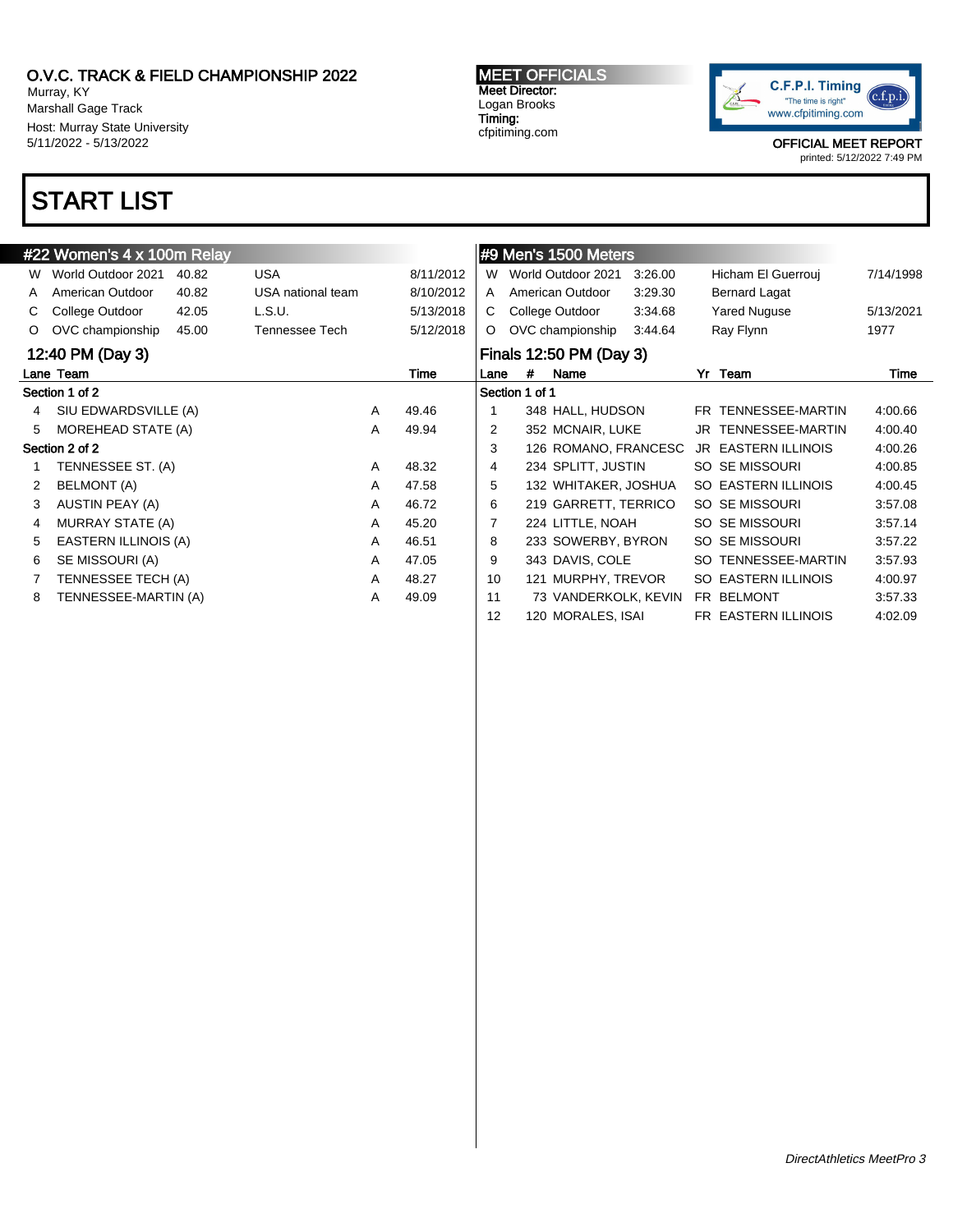Murray, KY Marshall Gage Track Host: Murray State University 5/11/2022 - 5/13/2022

## START LIST

### #10 Women's 1500 Meters W World Outdoor 2021 3:50.07 Genzebe Dibaba 7/17/2015 A American Outdoor 3:56.29 Shannon Rowbury 7/17/2015 C College Outdoor 3:59.90 Jenny Simpson O OVC championship 4:23.20 Haley Yost 5/13/2017 Finals 1:00 PM (Day 3) Lane # Name Yr Team Time Section 1 of 1 1 77 BUSHUE, KATE SR EASTERN ILLINOIS 4:47.22 2 34 HALLUM, LILY JR BELMONT 4:50.22 3 13 MARTIN, SARA SR AUSTIN PEAY 4:48.60 4 140 SINGLETON, LUCY FR MOREHEAD STATE 4:50.25 5 197 PAYTON, BRIANNA SO SE MISSOURI 4:46.01 6 93 MABRY, SAM JR EASTERN ILLINOIS 4:53.14 7 182 EASTMAN, HANNAH SO SE MISSOURI 4:45.93 8 187 GRAY, MADALYN FR SE MISSOURI 4:47.45 9 174 SMITH, AINSLEY FR MURRAY STATE 4:53.11 10 184 FOX, TAYLOR SO SE MISSOURI 4:45.66 11 85 HAACKE, KYLIE FR EASTERN ILLINOIS 4:49.58 12 32 GARTER, BROOKE SO BELMONT 4:46.25

MEET OFFICIALS Meet Director: Logan Brooks Timing:

cfpitiming.com



OFFICIAL MEET REPORT

|      |                           | #16 Men's 110m Hurdles |       |    |                         |          |  |  |  |  |  |  |
|------|---------------------------|------------------------|-------|----|-------------------------|----------|--|--|--|--|--|--|
| W    |                           | World Outdoor 2021     | 12.80 |    | <b>Aries Merritt</b>    | 9/7/2012 |  |  |  |  |  |  |
| A    | American Outdoor<br>12.80 |                        |       |    | Aries Merritt           | 9/7/2012 |  |  |  |  |  |  |
| С    |                           | College Outdoor        | 12.98 |    | <b>Grant Holloway</b>   | 6/7/2019 |  |  |  |  |  |  |
| O    |                           | OVC championship       | 13.89 |    | Ron Bramlett            | 1999     |  |  |  |  |  |  |
|      | Finals 1:15 PM (Day 3)    |                        |       |    |                         |          |  |  |  |  |  |  |
| Lane | #                         | Name                   |       | Yr | Team                    | Time     |  |  |  |  |  |  |
|      | Section 1 of 1            |                        |       |    |                         |          |  |  |  |  |  |  |
| 1    |                           | 216 DEGRAAF, SHEA      |       |    | SO SE MISSOURI          | 14.84    |  |  |  |  |  |  |
| 2    |                           | 218 FORREST, ANTHONY   |       |    | SO SE MISSOURI          | 14.71    |  |  |  |  |  |  |
| 3    |                           | 103 ALLEN, STENOREE    |       |    |                         |          |  |  |  |  |  |  |
|      |                           |                        |       |    | SO EASTERN ILLINOIS     | 14.48    |  |  |  |  |  |  |
| 4    |                           | 292 CHICHESTER, ZAVAN  |       |    | SR TENNESSEE ST.        | 14.40    |  |  |  |  |  |  |
| 5    |                           | 267 MACK, KEVYERE      |       |    | FR SIU EDWARDSVILLE     | 14.42    |  |  |  |  |  |  |
| 6    |                           | 345 FRY, BRADY         |       |    | JR TENNESSEE-MARTIN     | 14.80    |  |  |  |  |  |  |
| 7    |                           | 302 WARREN, KIYONTAE   |       |    | <b>JR TENNESSEE ST.</b> | 14.82    |  |  |  |  |  |  |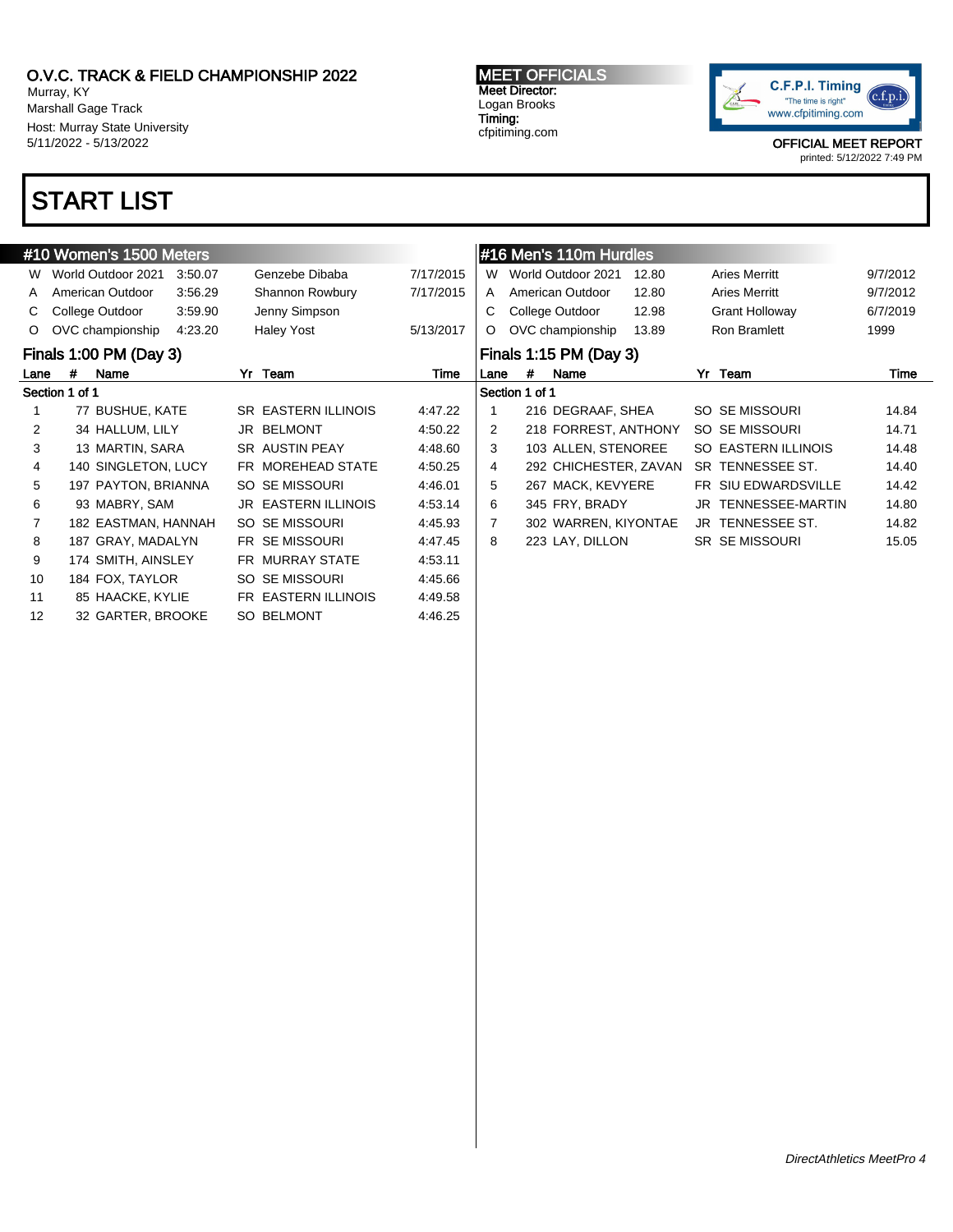8 164 MARSHALL, JORDAN FR MURRAY STATE 14.37

Murray, KY Marshall Gage Track Host: Murray State University 5/11/2022 - 5/13/2022

## START LIST

#### #15 Women's 100m Hurdles W World Outdoor 2021 12.20 Keni Harrison 7/22/2016 A American Outdoor 12.20 Keni Harrison 7/22/2016 C College Outdoor 12.39 Brianna Rollins 6/8/2013 O OVC championship 13.27 Amber Hughes 2015 Finals 1:25 PM (Day 3) Lane # Name **Yr Team** 7 Time Section 1 of 1 1 28 DIEBENOW, MICHELL SO BELMONT 14.31 2 6 DUNBAR, KAMILLE SR AUSTIN PEAY 14.06 3 20 WALKER, LENNEX SR AUSTIN PEAY 14.07 4 91 KOLLORE, AKIYA SO EASTERN ILLINOIS 13.50 5 283 HOWARD, JAYDA DRA SR TENNESSEE ST. 13.87 6 98 STINSON, SHANISA SO EASTERN ILLINOIS 13.99 7 153 DAVIS, AMYAH FR MURRAY STATE 14.26 #5 Men's 400 Meters W World Outdoor 2021 43.03 Wayde van Niekerk 8/14/2016 A American Outdoor 43.18 Michael Johnson 8/26/1999 C College Outdoor 43.61 Michael Norman 6/8/2018 O OVC championship 45.64 Terrance Branch 1994 Finals 1:35 PM (Day 3) Lane # Name **Yr Team** 7 Time Section 1 of 1 1 296 JONES, MORGAN FR TENNESSEE ST. 49.85 2 337 ASKEW, JOHN COLLI SO TENNESSEE-MARTIN 49.09 3 122 NEAL, JOSIAH SO EASTERN ILLINOIS 48.63 4 300 THOMPSON, MICHAE SR TENNESSEE ST. 48.08 5 117 JOHNSON, RICKY SO EASTERN ILLINOIS 48.88 6 230 SCHWAB, COLLIN SR SE MISSOURI 49.14 7 259 BRETZ, BRANDON JR SIU EDWARDSVILLE 49.60

MEET OFFICIALS Meet Director: Logan Brooks Timing: cfpitiming.com



8 72 SHEPPARD, ELIJAH SR BELMONT 50.29

OFFICIAL MEET REPORT printed: 5/12/2022 7:49 PM

DirectAthletics MeetPro 5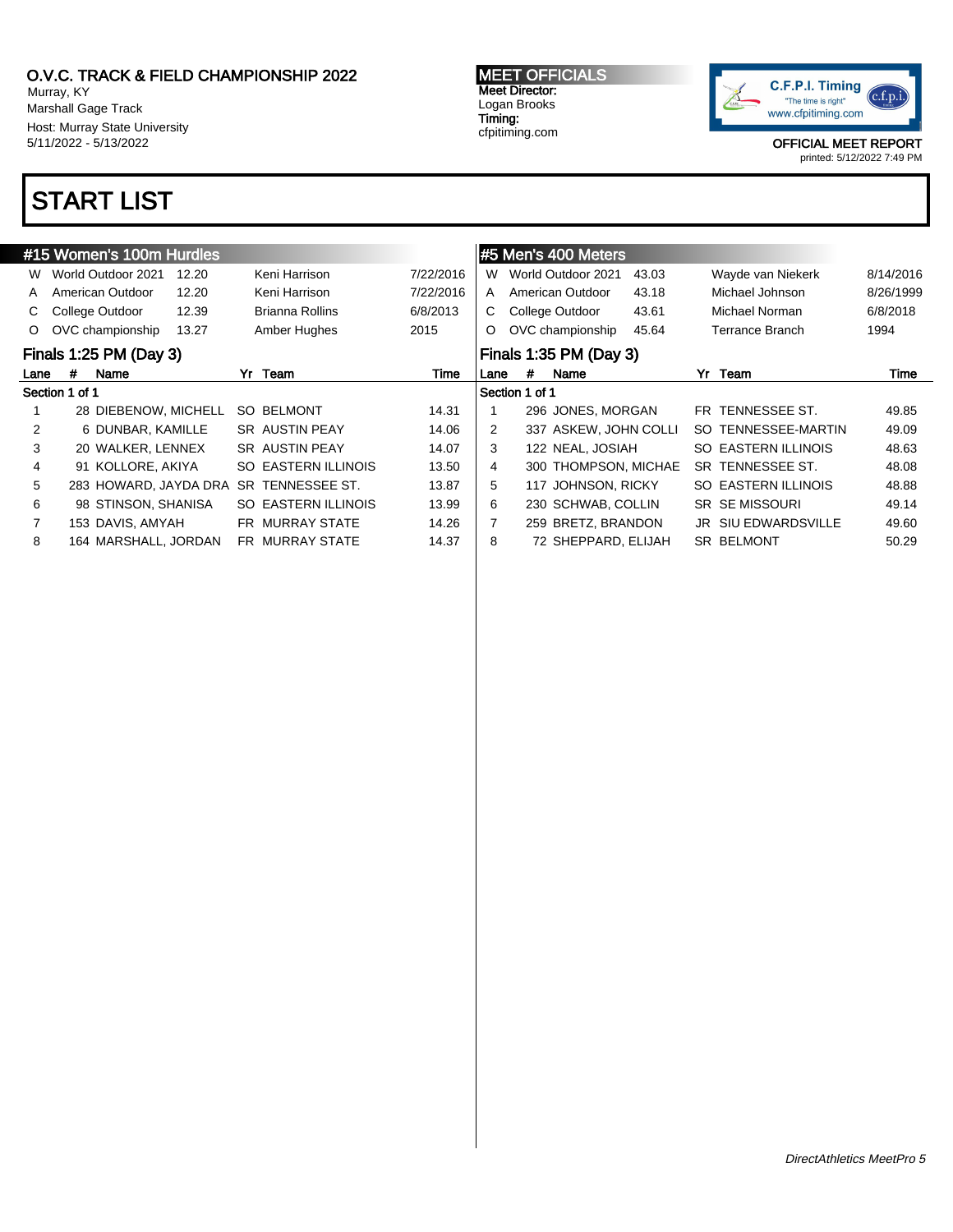Murray, KY Marshall Gage Track Host: Murray State University 5/11/2022 - 5/13/2022

## START LIST

### #6 Women's 400 Meters W World Outdoor 2021 47.60 Marita Koch 10/6/1985 A American Outdoor 48.70 Sandi Richards 9/17/2006 C College Outdoor 49.57 Athing Mu 6/12/2021 O OVC championship 53.19 NaAsha Robinson 2016 Finals 1:45 PM (Day 3) Lane # Name Yr Team Time Se

| ection 1 of 1 |                      |                        |       |
|---------------|----------------------|------------------------|-------|
| $\mathbf{1}$  | 189 HARDIN, LAILA    | SO SE MISSOURI         | 57.23 |
| $\mathbf{2}$  | 89 JOHNSON, ZAKIYA   | SO EASTERN ILLINOIS    | 56.70 |
| 3             | 150 BELL, KAYLA      | SO MURRAY STATE        | 55.56 |
| 4             | 16 PHILLIPS, KENISHA | SO AUSTIN PEAY         | 53.75 |
| 5             | 149 BANGALA, MARIA   | SO MURRAY STATE        | 55.47 |
| 6             | 167 MCSWAIN, JAKAYLA | <b>JR MURRAY STATE</b> | 56.12 |
| 7             | 317 NWAJAGU, AMARA   | FR TENNESSEE TECH      | 56.97 |
| 8             | 7 HARTOIN, SYDNEY    | FR AUSTIN PEAY         | 57.83 |

MEET OFFICIALS Meet Director: Logan Brooks Timing: cfpitiming.com



OFFICIAL MEET REPORT

|      |                        | #1 Men's 100 Meters   |       |    |                            |           |  |  |  |  |  |
|------|------------------------|-----------------------|-------|----|----------------------------|-----------|--|--|--|--|--|
| W    |                        | World Outdoor 2021    | 9.58  |    | Usain Bolt                 | 8/16/2009 |  |  |  |  |  |
| A    |                        | American Outdoor      | 9.69  |    | <b>Tyson Gay</b>           | 9/20/2009 |  |  |  |  |  |
| C    |                        | College Outdoor       | 9.82  |    | Christian Coleman          | 6/7/2017  |  |  |  |  |  |
| O    |                        | OVC championship      | 10.24 |    | Roland McGee               | 1994      |  |  |  |  |  |
| O    |                        | OVC championship      | 10.24 |    | Ron Llyod                  | 1994      |  |  |  |  |  |
|      | Finals 1:55 PM (Day 3) |                       |       |    |                            |           |  |  |  |  |  |
| Lane | #                      | Name                  |       | Yr | Team                       | Time      |  |  |  |  |  |
|      |                        |                       |       |    |                            |           |  |  |  |  |  |
|      | Section 1 of 1         |                       |       |    |                            |           |  |  |  |  |  |
| 1    |                        | 294 HUFFMAN, ARISTOTL |       |    | FR TENNESSEE ST.           | 10.97     |  |  |  |  |  |
| 2    |                        | 295 JELKS, AMARI      |       |    | SO TENNESSEE ST.           | 10.87     |  |  |  |  |  |
| 3    |                        | 269 NUZZO, ROBERT     |       |    | JR SIU EDWARDSVILLE        | 10.74     |  |  |  |  |  |
| 4    |                        | 116 JOHNSON, BRAILYN  |       |    | SO EASTERN ILLINOIS        | 10.73     |  |  |  |  |  |
| 5    |                        | 113 HOPKINS, SEAN     |       |    | FR EASTERN ILLINOIS        | 10.75     |  |  |  |  |  |
| 6    |                        | 268 MCCARTHY, CONOR   |       |    | <b>SR SIU EDWARDSVILLE</b> | 10.86     |  |  |  |  |  |
| 7    |                        | 223 LAY, DILLON       |       |    | <b>SR SE MISSOURI</b>      | 10.92     |  |  |  |  |  |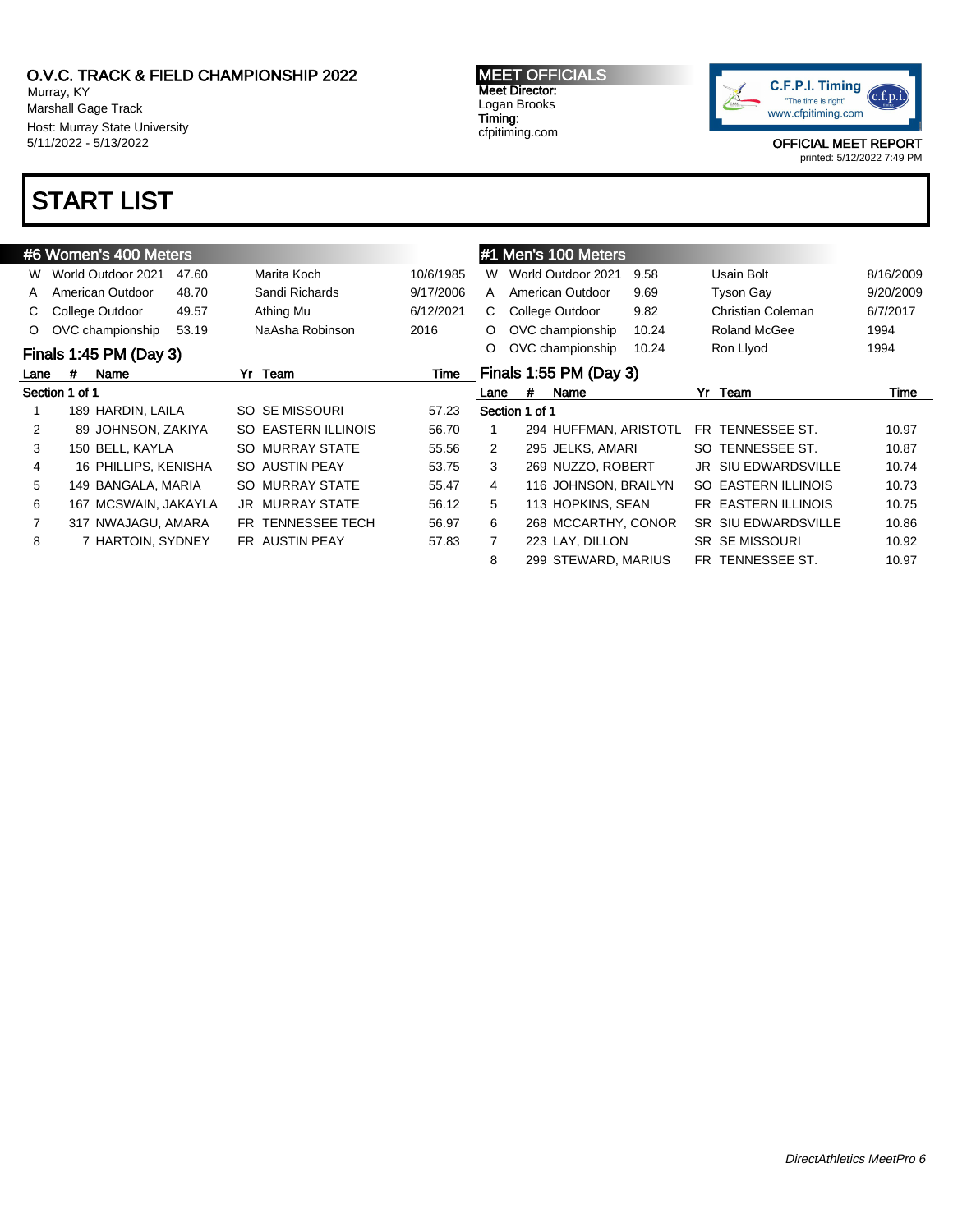Murray, KY Marshall Gage Track Host: Murray State University 5/11/2022 - 5/13/2022

# START LIST

|      | #26 Women's High Jump<br>#34 Women's Shot Put |                        |        |  |                                                                         |           |                   |               |                        |                   |                                                             |                   |
|------|-----------------------------------------------|------------------------|--------|--|-------------------------------------------------------------------------|-----------|-------------------|---------------|------------------------|-------------------|-------------------------------------------------------------|-------------------|
|      |                                               |                        |        |  | All receive 3 attempts, top 9 + ties advance for 3 additional attempts. |           |                   |               |                        |                   | Progression- 1.55, 1.60, 1.65, 1.70, 1.73, 1.76, 1.79, +0.3 |                   |
| W    |                                               | World Outdoor 2021     | 22.63m |  | Natalya Lisovskaya                                                      | 6/7/1987  | W                 |               | World Outdoor 2021     | 2.09 <sub>m</sub> | Stefka Kostadinova                                          | 8/30/1987         |
| A    |                                               | American Outdoor       | 20.63m |  | Michelle Carter                                                         | 8/12/2016 | A                 |               | American Outdoor       | 2.05 <sub>m</sub> | Chaunte Lowe                                                | 6/26/2010         |
| C.   |                                               | College Outdoor        | 19.35m |  | <b>Raven Saunders</b>                                                   | 8/12/2016 | C.                |               | College Outdoor        | 1.99m             | <b>Brigetta Barrett</b>                                     | 5/11/2013         |
| O    |                                               | OVC championship       | 15.74m |  | Kandace Arnold                                                          | 2010      | O                 |               | OVC championship       | 1.84m             | Haleigh Knapp                                               | 2016              |
|      | 2:00 PM (Day 3)                               |                        |        |  |                                                                         |           |                   |               | 2:00 PM (Day 3)        |                   |                                                             |                   |
| Lane | #                                             | Name                   |        |  | Yr Team                                                                 | Mark      | Lane              | #             | Name                   |                   | Yr Team                                                     | Mark              |
|      | Flight 1 of 1                                 |                        |        |  |                                                                         |           |                   | Flight 1 of 1 |                        |                   |                                                             |                   |
|      |                                               | 250 MONTENEGRO, STEP   |        |  | SO SIU EDWARDSVILLE                                                     | 12.59m    |                   |               | 166 MCCRACKEN, VICTO   |                   | <b>FR MURRAY STATE</b>                                      | 1.55m             |
| 2    |                                               |                        |        |  | 190 HUMPHREYS, NICOLE SR SE MISSOURI                                    | 14.65m    | 2                 |               | 279 DARRETT, ALAYNA    |                   | FR TENNESSEE ST.                                            | 1.65m             |
| 3    |                                               | 15 MCDANIEL, KORI      |        |  | SR AUSTIN PEAY                                                          | 14.10m    | 3                 |               | 171 PAULY, JENNA       |                   | <b>SO MURRAY STATE</b>                                      | 1.71 <sub>m</sub> |
| 4    |                                               | 256 TABRON, JAMIE      |        |  | <b>JR SIU EDWARDSVILLE</b>                                              | 12.33m    | 4                 |               | 206 WILLIAMS, SERENA   |                   | SO SE MISSOURI                                              | <b>NM</b>         |
| 5    |                                               | 280 DECUIR, MALEAH     |        |  | JR TENNESSEE ST.                                                        | 12.67m    | 5                 |               | 156 FLETCHER, MEGHAN   |                   | SO MURRAY STATE                                             | 1.73m             |
| 6    |                                               | 43 MOYER, OLIVIA       |        |  | <b>SO BELMONT</b>                                                       | 12.87m    | 6                 |               | 180 DUBIS, SOPHIE      |                   | <b>FR SE MISSOURI</b>                                       | 1.65m             |
| 7    |                                               | 48 STUCKER, REBEKAH    |        |  | <b>SO BELMONT</b>                                                       | 15.26m    | 7                 |               | 94 MYRICK, MADISON     |                   | <b>SO EASTERN ILLINOIS</b>                                  | 1.64m             |
| 8    |                                               |                        |        |  | 19 VERSEMAN, JACKLYN SR AUSTIN PEAY                                     | 12.66m    | 8                 |               | 23 ALALADE, SADE       |                   | JR BELMONT                                                  | 1.55m             |
| 9    |                                               | 90 KOCH, MARIE         |        |  | <b>SR EASTERN ILLINOIS</b>                                              | 13.07m    | 9                 |               | 8 HILL-TATE, DENIA     |                   | <b>SR AUSTIN PEAY</b>                                       | 1.70m             |
| 10   |                                               | 40 MATTSSON, JESSICA   |        |  | <b>SR BELMONT</b>                                                       | 12.40m    | 10                |               | 44 PROUTY, MCKENNA     |                   | FR BELMONT                                                  | 1.56m             |
| 11   |                                               | 179 DEIMEKE, MEGAN     |        |  | <b>JR SEMISSOURI</b>                                                    | 12.97m    | 11                |               | 185 GAMRADT, ELLIE     |                   | <b>JR SE MISSOURI</b>                                       | 1.55m             |
| 12   |                                               | 84 GRZESKOWIAK, JENN   |        |  | <b>SO EASTERN ILLINOIS</b>                                              | 11.91m    | $12 \overline{ }$ |               | 9 JOHNSON, ALLANA      |                   | SR AUSTIN PEAY                                              | 1.55m             |
| 13   |                                               | 205 WILLIAMS, MAKENZIE |        |  | SO SE MISSOURI                                                          | 11.81m    | 13                |               | 193 MCGINNITEY, KAITLY |                   | SO SE MISSOURI                                              | 1.56m             |
| 14   |                                               | 96 SHAVER, CLAYRE      |        |  | <b>SO EASTERN ILLINOIS</b>                                              | 11.64m    | 14                |               | 42 MORLEY, JEANETTE    |                   | SR BELMONT                                                  | 1.71m             |
| 15   |                                               | 249 MEEKS, JAMIRAH     |        |  | SO SIU EDWARDSVILLE                                                     | 10.32m    | 15                |               | 316 MEDDERS, KENDALL   |                   | SO TENNESSEE TECH                                           | 1.60m             |
| 16   |                                               | 87 IVERSON, TAYLOR     |        |  | <b>SO EASTERN ILLINOIS</b>                                              | 11.44m    |                   |               |                        |                   |                                                             |                   |

MEET OFFICIALS Meet Director: Logan Brooks Timing: cfpitiming.com

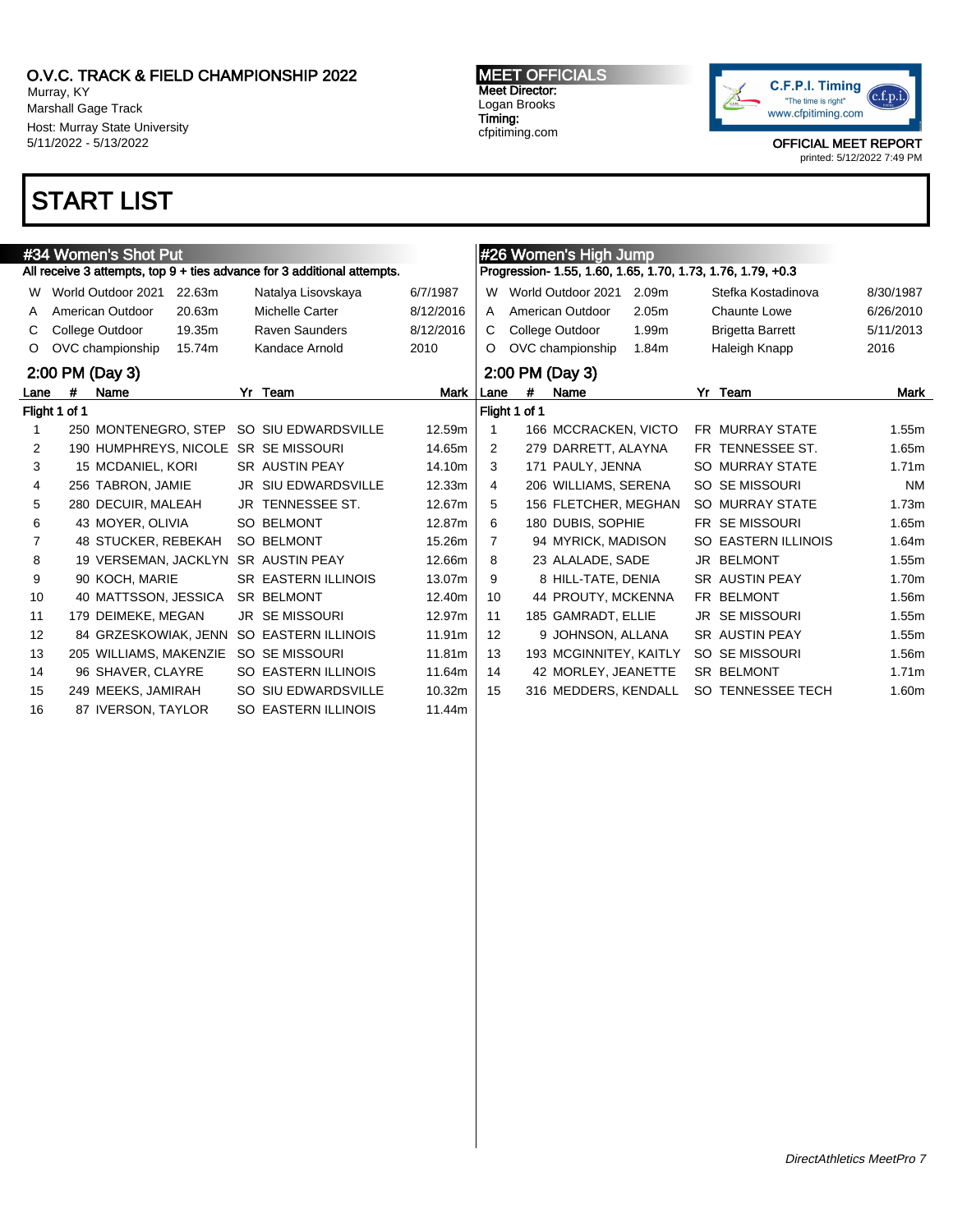All receive 3 attempts, top 9 + ties advance for 3 additional attempts.

W World Outdoor 2021 18.29m Jonathan Edwards 8/7/1995

Murray, KY Marshall Gage Track Host: Murray State University 5/11/2022 - 5/13/2022

# START LIST

#31 Men's Triple Jump

### Logan Brooks Timing: cfpitiming.com



OFFICIAL MEET REPORT printed: 5/12/2022 7:49 PM

#### A American Outdoor 18.21m Christian Taylor 8/27/2015 W World Outdoor 2021 10.49 Florence Griffith-Joyner 7/16/1988 A American Outdoor 10.49 Florence Griffith Joyner 7/16/1988 C College Outdoor 10.75 Sha'Carri Richardson 6/8/2019 O OVC championship 11.0h Heather Samuel 1994 Finals 2:00 PM (Day 3) Lane # Name Yr Team Time Section 1 of 1 1 186 GORDON, DAJA JR SE MISSOURI 12.05 2 194 MILES, BREANNA SO SE MISSOURI 12.04 3 163 MALONE, HANNAH SO MURRAY STATE 11.88 4 160 JAMES, TELIYAH SO MURRAY STATE 11.77 5 158 HAGANS, RACHEL JR MURRAY STATE 11.82 6 41 MOORE, EMORY FR BELMONT 11.97 7 277 BRANIGAN, SANURA FR TENNESSEE ST. 12.16 8 22 WILDER, KYRA JR AUSTIN PEAY 12.06

#2 Women's 100 Meters

MEET OFFICIALS Meet Director:

### C College Outdoor 17.57m Keith Connor 6/5/1982 O OVC championship 16.47m John DoDoo 1979 2:00 PM (Day 3) Lane # Name Mark 7r Team Mark Flight 1 of 1 1 225 MATHUTHU, VICTOR SR SE MISSOURI 13.71m 2 301 VERGE, KEANDRIC SO TENNESSEE ST. 14.93m 3 221 HATFIELD JACKSON, SO SE MISSOURI 14.62m 4 291 BRUMFIELD, R'LAZON SR TENNESSEE ST. 16.65m 5 228 READNOUR, ISAAC SO SE MISSOURI NM 6 110 DOWNS, GREGORY SO EASTERN ILLINOIS 13.10m 7 293 HORTON, JON'TERIO SO TENNESSEE ST. 13.68m 8 349 HOLLAND, DARIUS SO TENNESSEE-MARTIN 14.34m 9 114 HUNT, RAMSEY SO EASTERN ILLINOIS NM 10 214 CLOUGH, MASON FR SE MISSOURI 12.81m 11 113 HOPKINS, SEAN FR EASTERN ILLINOIS 14.14m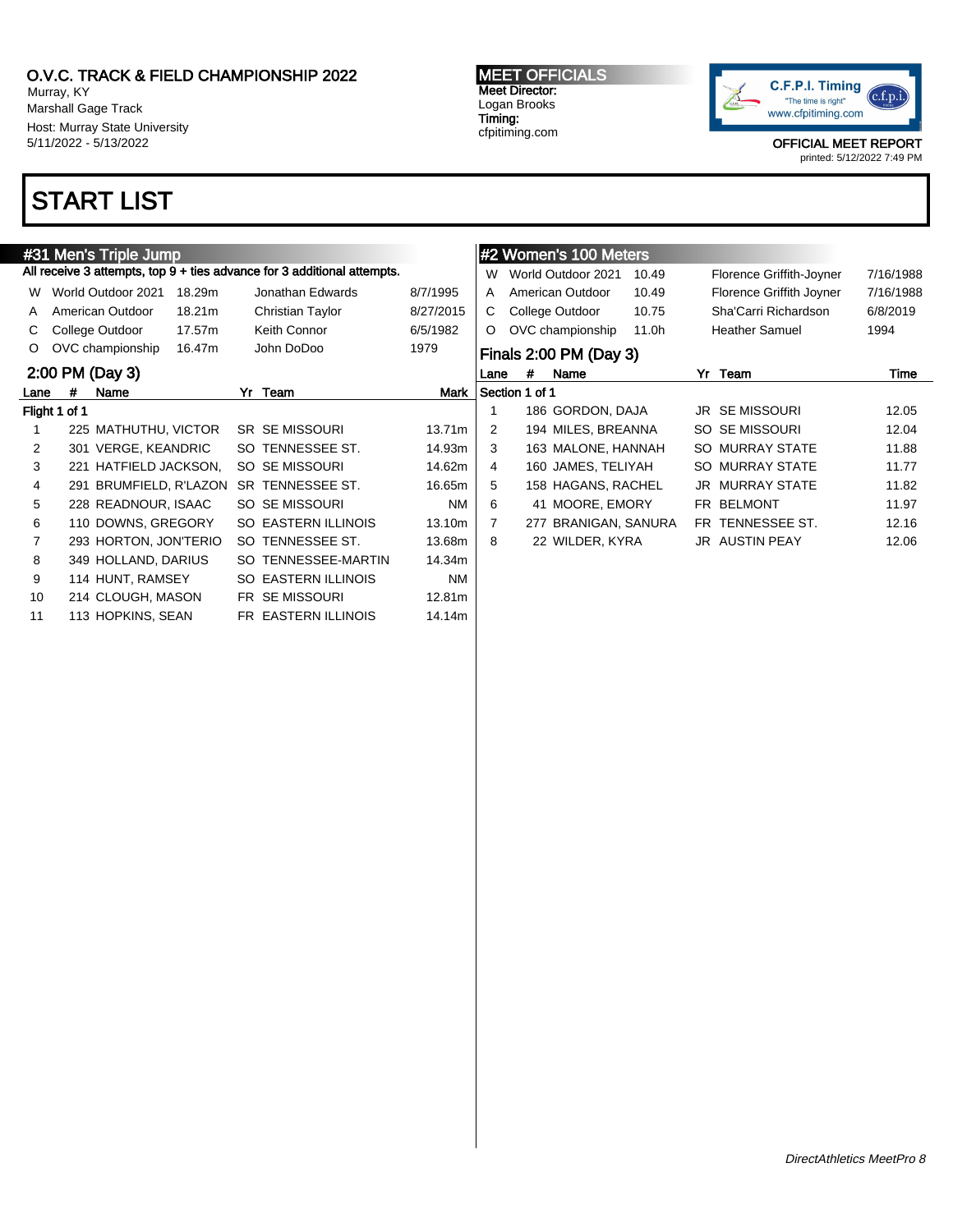7 219 GARRETT, TERRICO SO SE MISSOURI 1:53.05 8 120 MORALES, ISAI FR EASTERN ILLINOIS 1:54.06

Murray, KY Marshall Gage Track Host: Murray State University 5/11/2022 - 5/13/2022

### START LIST

#### #7 Men's 800 Meters W World Outdoor 2021 1:40.91 David Rudisha 8/9/2012 A American Outdoor 1:42.60 Johnny Gray 8/28/1985 C College Outdoor 1:43.25 Michael Saruni' 4/28/2018 O OVC championship 1:48.12 Ephraim Dorsey 2015 Finals 2:10 PM (Day 3) Lane # Name **Yr Team** 7 Time Section 1 of 1 1 130 SWANSON, ADAM SO EASTERN ILLINOIS 1:53.22 2 234 SPLITT, JUSTIN SO SE MISSOURI 1:53.13 3 215 CRAWFORD, MARK FR SE MISSOURI 1:54.02 4 132 WHITAKER, JOSHUA SO EASTERN ILLINOIS 1:53.97 5 144 DUNAGAN, MICHAEL SO MOREHEAD STATE 1:54.42 6 352 MCNAIR, LUKE JR TENNESSEE-MARTIN 1:54.68 #8 Women's 800 Meters W World Outdoor 2021 1:53.28 Jarmila Kratochvilova 7/26/1983 A American Outdoor 1:55.04 Athing Mu 8/21/2021 C College Outdoor 1:55.04 Athing Mu 4/17/2021 O OVC championship 2:07.71 Pam Raglin 1986 Finals 2:15 PM (Day 3) Lane # Name **Yr Team** 7 Time Section 1 of 1 1 34 HALLUM, LILY JR BELMONT 2:12.34 2 184 FOX, TAYLOR SO SE MISSOURI 2:11.70 3 155 EVANS, AMIRR SO MURRAY STATE 2:12.02 4 18 SMITH, MIKAELA SR AUSTIN PEAY 2:12.66 5 150 BELL, KAYLA SO MURRAY STATE 2:11.14 6 151 CAMPBELL, LAMIAH SO MURRAY STATE 2:13.19



7 195 MORRILL, CLAIRE JR SE MISSOURI 2:12.82 8 12 LEWIS-HAYNES, LAU FR AUSTIN PEAY 2:13.21

OFFICIAL MEET REPORT

printed: 5/12/2022 7:49 PM

#### MEET OFFICIALS Meet Director: Logan Brooks Timing: cfpitiming.com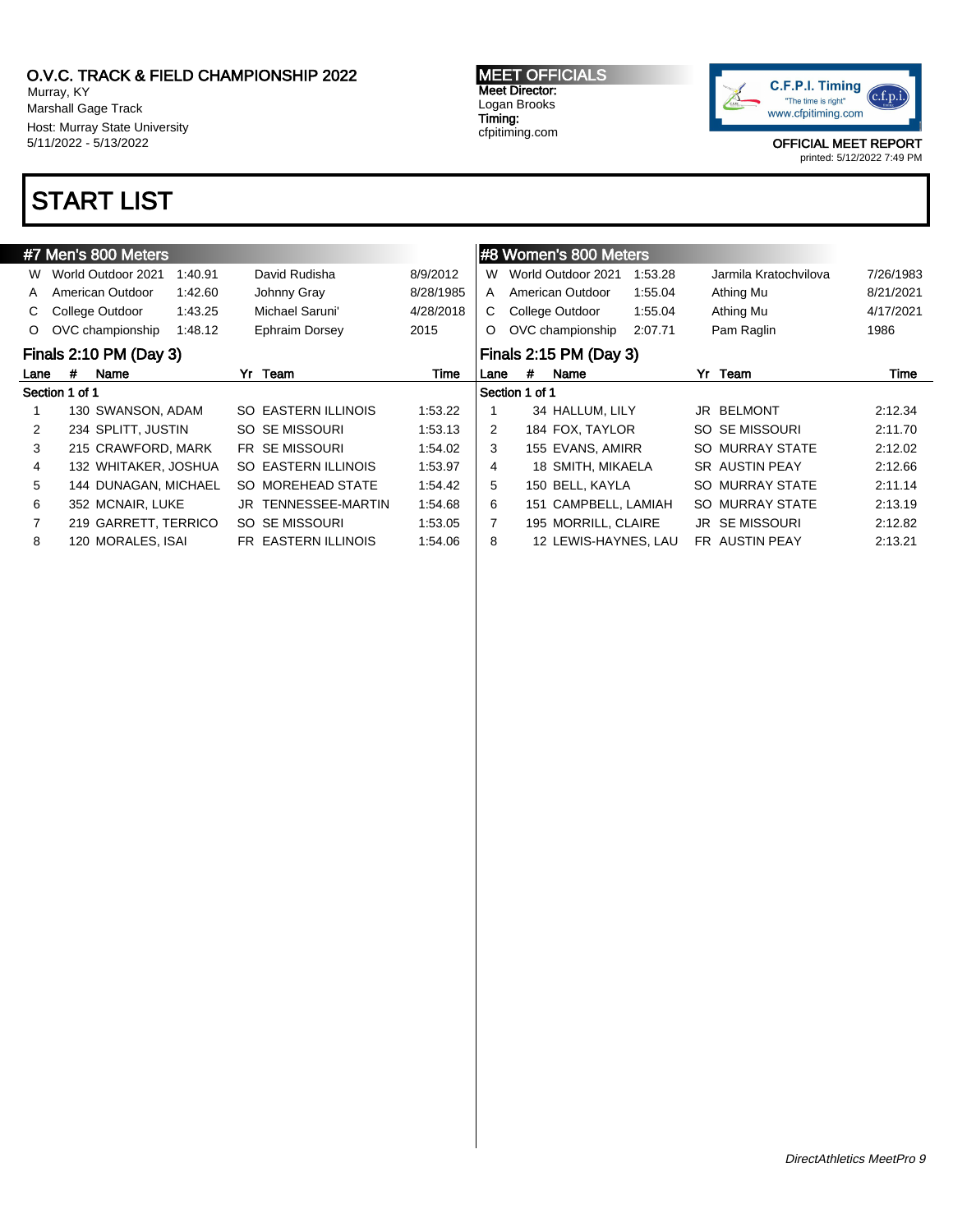Murray, KY Marshall Gage Track Host: Murray State University 5/11/2022 - 5/13/2022

## START LIST

#### #17 Men's 400m Hurdles W World Outdoor 2021 45.94 Karsten Warholm 8/3/2021 A American Outdoor 46.17 Rai Benjamin 8/3/2021 C College Outdoor 47.56 Rai Benjamin 6/8/2018 O OVC championship 50.14 Russell Holloway 1977 Finals 2:30 PM (Day 3) Lane # Name **Yr Team** 7 Time Section 1 of 1 1 223 LAY, DILLON SR SE MISSOURI 56.44 2 303 WILLIAMS, HASANI FR TENNESSEE ST. 56.34 3 110 DOWNS, GREGORY SO EASTERN ILLINOIS 54.82 4 104 BAKER, RILEY JR EASTERN ILLINOIS 52.08 5 302 WARREN, KIYONTAE JR TENNESSEE ST. 54.53 6 236 WOOD, BROCK SO SE MISSOURI 54.95 7 345 FRY, BRADY JR TENNESSEE-MARTIN 56.41 8 51 BARNHART, NOAH SR BELMONT 57.05 #18 Women's 400m Hurdles W World Outdoor 2021 51.46 Sydney McLaughlin 8/4/2021 A American Outdoor 51.46 Sydney McLaughlin 8/4/2021 C College Outdoor 52.75 Sydney McLaughlin 5/13/2018 O OVC championship 58.37 Tanika Smotherman 2002 Finals 2:35 PM (Day 3) Lane # Name **Yr Team** 7 Time Section 1 of 1 1 98 STINSON, SHANISA SO EASTERN ILLINOIS 1:03.37 2 45 PRUITT, CAROLINE SR BELMONT 1:02.69 3 153 DAVIS, AMYAH FR MURRAY STATE 1:02.52 4 276 BODDIE, ZORA FR TENNESSEE ST. 1:02.52 5 189 HARDIN, LAILA SO SE MISSOURI 1:02.59 6 28 DIEBENOW, MICHELL SO BELMONT 1:02.73 7 102 WOJCICKI, MCKENNA SO EASTERN ILLINOIS 1:03.01 8 284 JOHNSON, EMANI SO TENNESSEE ST. 1:03.50

MEET OFFICIALS Meet Director: Logan Brooks Timing: cfpitiming.com

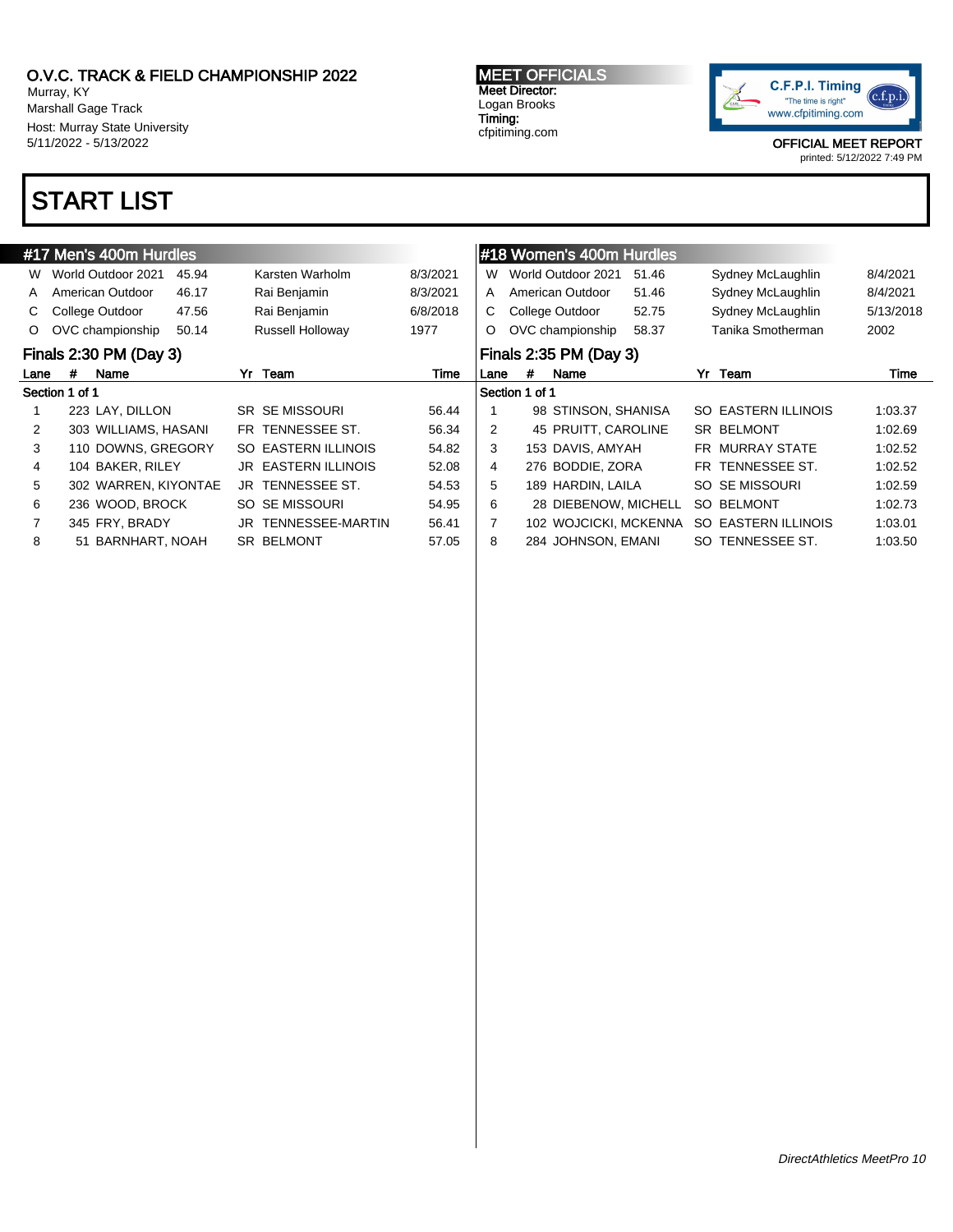Murray, KY Marshall Gage Track Host: Murray State University 5/11/2022 - 5/13/2022

# START LIST

#### MEET OFFICIALS Meet Director: Logan Brooks Timing: cfpitiming.com



|                |                | #3 Men's 200 Meters    |       |     |                            |           |               |                | #4 Women's 200 Meters  |       |                            |           |
|----------------|----------------|------------------------|-------|-----|----------------------------|-----------|---------------|----------------|------------------------|-------|----------------------------|-----------|
|                |                |                        |       |     |                            |           |               |                |                        |       |                            |           |
| W              |                | World Outdoor 2021     | 19.19 |     | Usain Bolt                 | 8/20/2009 | W             |                | World Outdoor 2021     | 21.34 | Florence Griffith-Joyner   | 9/29/1988 |
| A              |                | American Outdoor       | 19.32 |     | Michael Johnson            | 8/1/1996  | A             |                | American Outdoor       | 21.34 | Florence Griffith Joyner   | 9/29/1988 |
| C.             |                | College Outdoor        | 19.69 |     | Walter Dix                 | 5/25/2007 | C             |                | College Outdoor        | 22.02 | Kyra Jefferson             | 6/17/2017 |
| $\circ$        |                | OVC championship       | 20.56 |     | Dwight Johnson             | 1985      | $\circ$       |                | OVC championship       | 23.02 | Naasha Robinson            | 5/12/2018 |
|                |                | Finals 2:45 PM (Day 3) |       |     |                            |           |               |                | Finals 2:50 PM (Day 3) |       |                            |           |
| Lane           | #              | Name                   |       |     | Yr Team                    | Time      | Lane          | #              | Name                   |       | Yr Team                    | Time      |
|                | Section 1 of 1 |                        |       |     |                            |           |               | Section 1 of 1 |                        |       |                            |           |
|                |                | 351 MARTIN, COLBY      |       | SO. | TENNESSEE-MARTIN           | 22.39     |               |                | 41 MOORE, EMORY        |       | FR BELMONT                 | 24.50     |
| $\overline{2}$ |                | 113 HOPKINS, SEAN      |       |     | FR EASTERN ILLINOIS        | 22.16     | $\mathcal{P}$ |                | 194 MILES, BREANNA     |       | SO SE MISSOURI             | 24.09     |
| 3              |                | 268 MCCARTHY, CONOR    |       |     | <b>SR SIU EDWARDSVILLE</b> | 21.76     | 3             |                | 163 MALONE, HANNAH     |       | SO MURRAY STATE            | 24.27     |
| 4              |                | 117 JOHNSON, RICKY     |       |     | SO EASTERN ILLINOIS        | 21.61     | 4             |                | 158 HAGANS, RACHEL     |       | <b>JR MURRAY STATE</b>     | 23.70     |
| 5              |                | 269 NUZZO, ROBERT      |       |     | <b>JR SIU EDWARDSVILLE</b> | 21.89     | 5             |                | 16 PHILLIPS, KENISHA   |       | SO AUSTIN PEAY             | 23.83     |
| 6              |                | 299 STEWARD, MARIUS    |       |     | FR TENNESSEE ST.           | 22.18     | 6             |                | 91 KOLLORE, AKIYA      |       | <b>SO EASTERN ILLINOIS</b> | 23.97     |
|                |                | 291 BRUMFIELD, R'LAZON |       |     | SR TENNESSEE ST.           | 22.23     |               |                | 160 JAMES, TELIYAH     |       | SO MURRAY STATE            | 24.42     |
| 8              |                | 337 ASKEW, JOHN COLLI  |       |     | SO TENNESSEE-MARTIN        | 22.45     | 8             |                | 89 JOHNSON, ZAKIYA     |       | SO EASTERN ILLINOIS        | 24.52     |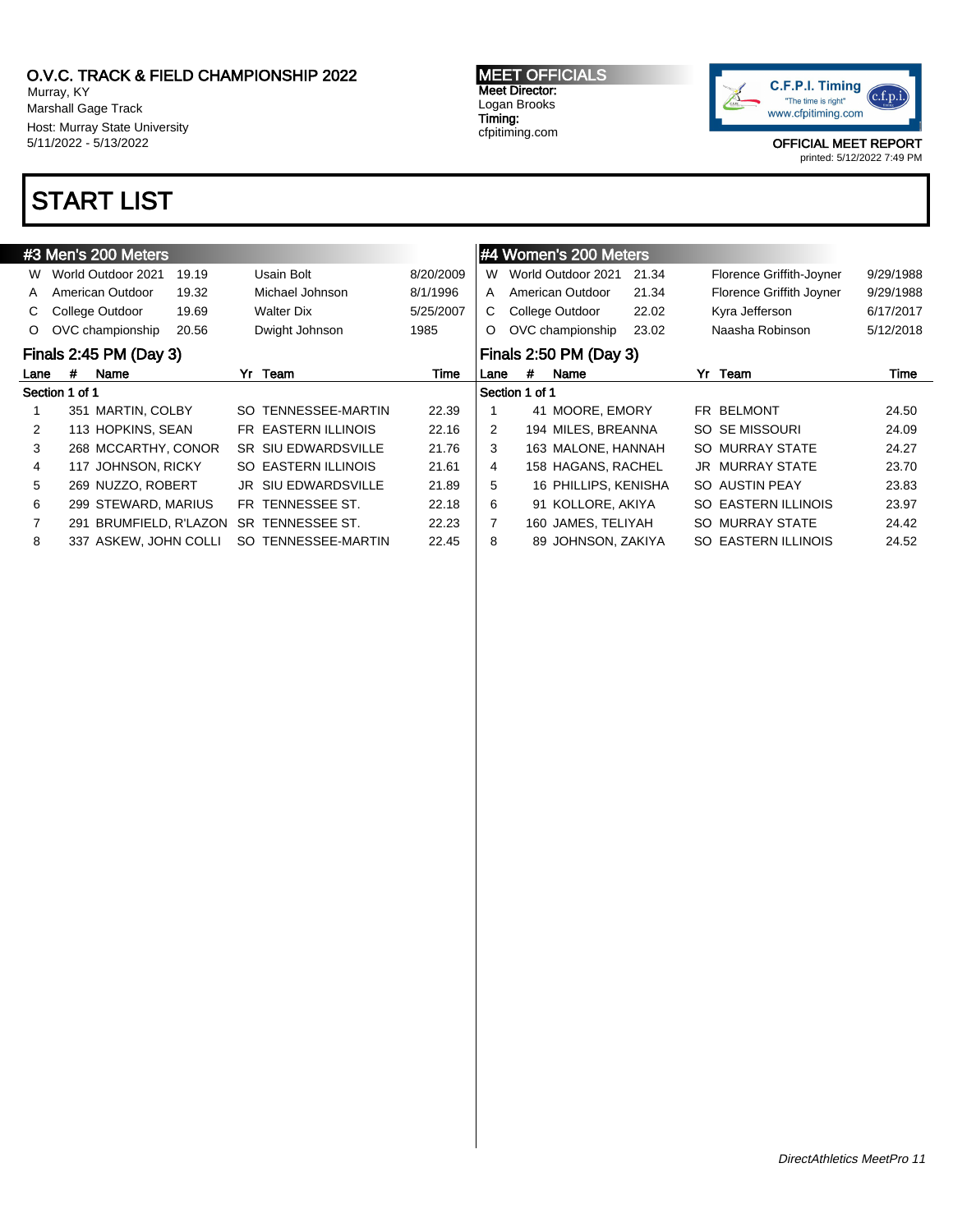Murray, KY Marshall Gage Track Host: Murray State University 5/11/2022 - 5/13/2022

### START LIST

MEET OFFICIALS Meet Director: Logan Brooks Timing: cfpitiming.com



OFFICIAL MEET REPORT

printed: 5/12/2022 7:49 PM

|      | #11 Men's 5000 Meters          |                            |           |      | #12 Women's 5000 Meters |                        |          |                                            |           |
|------|--------------------------------|----------------------------|-----------|------|-------------------------|------------------------|----------|--------------------------------------------|-----------|
| W    | World Outdoor 2021<br>12:35.36 | Joshua Cheptegei           | 8/14/2020 | W    |                         | World Outdoor 2021     | 14:06.62 | Letesenbet Gidey                           | 10/7/2020 |
| A    | American Outdoor<br>12:53.60   | <b>Bernard Lagat</b>       |           | A    |                         | American Outdoor       | 14:34.45 | Shelby Houlihan                            | 7/21/2018 |
| C    | College Outdoor<br>13:08.4h    | Henry Rono                 | 4/8/1978  | C    |                         | College Outdoor        | 15:07.64 | Jenny Simpson                              | 5/2/2009  |
| O    | OVC championship<br>14:02.05   | <b>Tony Staynings</b>      | 1977      | O    |                         | OVC championship       | 16:44.77 | Ann Eason                                  | 2004      |
|      | 3:00 PM (Day 3)                |                            |           |      |                         | 3:45 PM (Day 3)        |          |                                            |           |
| Lane | Name<br>#                      | Yr Team                    | Time      | Lane | #                       | Name                   |          | Yr Team                                    | Time      |
|      | Section 1 of 1                 |                            |           |      | Section 1 of 1          |                        |          |                                            |           |
| 1    | 118 MARCOS, JAIME              | <b>SR EASTERN ILLINOIS</b> | 14:09.05  | 1    |                         | 30 FLAHERTY, KATIE     |          | SO BELMONT                                 | 17:25.78  |
| 2    | 67 NAEGER, BEN                 | SR BELMONT                 | 14:20.54  | 2    |                         | 141 TARLTON, LAIKIN    |          | SO MOREHEAD STATE                          | 18:44.06  |
| 3    | 58 HAMMER, ETHAN               | SO BELMONT                 | 14:21.61  | 3    |                         | 321 WYLES, RUBY        |          | SO TENNESSEE TECH                          | 17:07.17  |
| 4    | 233 SOWERBY, BYRON             | SO SE MISSOURI             | NT        | 4    |                         | 81 DECKER, KYLIE       |          | SO EASTERN ILLINOIS                        | 18:28.79  |
| 5    | 125 PILAT, ANDREW              | JR EASTERN ILLINOIS        | 14:38.46  | 5    |                         | 332 ROTH, MEGAN        |          | FR TENNESSEE-MARTIN                        | 20:26.89  |
| 6    | 353 OGLESBY, WILL              | JR TENNESSEE-MARTIN        | 15:22.84  | 6    |                         | 37 LITZINGER, GRACE    |          | SO BELMONT                                 | 17:47.29  |
| 7    | 69 RICKS, JACOB                | FR BELMONT                 | 14:42.61  | 7    |                         | 318 PACURARIU-NAGY, H  |          | SO TENNESSEE TECH                          | 18:07.19  |
| 8    | 148 VOGELPOHL, JACOB           | SO MOREHEAD STATE          | 15:08.70  | 8    |                         | 176 WRIGHT, DANIELLE   |          | <b>SR MURRAY STATE</b>                     | 17:40.83  |
| 9    | 354 PAYNE, GEORGE              | SO TENNESSEE-MARTIN        | 14:53.64  | 9    |                         | 251 NIKONOWICZ, CHESS  |          | SO SIU EDWARDSVILLE                        | 19:20.34  |
| 10   | 63 KERONEN, LEEVI              | FR BELMONT                 | 14:52.55  | 10   |                         | 257 WALKER, KAITLYN    |          | SO SIU EDWARDSVILLE                        | 17:50.60  |
| 11   | 343 DAVIS, COLE                | SO TENNESSEE-MARTIN        | 14:52.40  | 11   |                         | 134 COPHER, ISABELLA   |          | SO MOREHEAD STATE                          | 19:01.53  |
| 12   | 145 EMBRY, KYLE                | SO MOREHEAD STATE          | 15:27.60  | 12   |                         | 314 LABOY, AMANDA      |          | SO TENNESSEE TECH                          | 17:46.39  |
| 13   | 265 HIELKEMA, SPENCER          | SO SIU EDWARDSVILLE        | 15:01.79  | 13   |                         | 152 CREVISTON, EMMA    |          | <b>JR MURRAY STATE</b>                     | NT        |
| 14   | 272 PRENZLER, ROLAND           | SO SIU EDWARDSVILLE        | 15:11.37  | 14   |                         | 315 LONG, MADILYN      |          | FR TENNESSEE TECH                          | 18:25.11  |
| 15   | 226 MODROW, AARON              | SO SE MISSOURI             | 15:21.54  | 15   |                         | 78 CARLSON, LINDSEY    |          | SR EASTERN ILLINOIS                        | 16:27.08  |
| 16   | 112 HATFIELD, DUSTIN           | JR EASTERN ILLINOIS        | 13:53.21  | 16   |                         | 177 BOESSEN, JANE      |          | <b>SR SE MISSOURI</b>                      | 17:44.00  |
| 17   | 146 FORREST, JARRETT           | SO MOREHEAD STATE          | 15:25.72  | 17   |                         | 82 FLANAGAN, AVANI     |          | SR EASTERN ILLINOIS                        | 18:36.95  |
| 18   | 231 SICKLES, TRAVIS            | FR SE MISSOURI             | <b>NT</b> | 18   |                         | 187 GRAY, MADALYN      |          | FR SE MISSOURI                             | NT        |
| 19   | 263 GUTHRIE, TYLER             | FR SIU EDWARDSVILLE        | 15:47.87  | 19   |                         | 326 GRANDYS, ALEXIS    |          | SR TENNESSEE-MARTIN                        | 21:44.63  |
| 20   | 115 JACOBO, RICHIE             | SO EASTERN ILLINOIS        | 14:37.58  | 20   |                         | 77 BUSHUE, KATE        |          | SR EASTERN ILLINOIS                        | 17:13.49  |
| 21   | 220 GLEASON, SETH              | SO SE MISSOURI             | 15:28.78  | 21   |                         | 327 HOLLIDAY, VICTORIA |          | FR TENNESSEE-MARTIN                        | 18:58.41  |
| 22   | 262 EDWARDS, JACKSON           | FR SIU EDWARDSVILLE        | 16:23.38  | 22   |                         | 161 KIMUTAI, RUTH      |          | FR MURRAY STATE                            | 18:30.07  |
| 23   | 341 CAHILL, WILL               | FR TENNESSEE-MARTIN        | 14:30.85  | 23   |                         |                        |          | 254 RODRIGUEZ, NATALIA SO SIU EDWARDSVILLE | 19:24.95  |
|      |                                |                            |           | 24   |                         | 182 EASTMAN, HANNAH    |          | SO SE MISSOURI                             | 17:18.21  |
|      |                                |                            |           | 25   |                         | 133 BUSH, MEGAN        |          | FR MOREHEAD STATE                          | 18:55.34  |
|      |                                |                            |           | 26   |                         | 323 AMUNDSEN, ANNIE    |          | FR TENNESSEE-MARTIN                        | <b>NT</b> |
|      |                                |                            |           | 27   |                         | 240 DEXHEIMER, KASSID  |          | SR SIU EDWARDSVILLE                        | 17:24.13  |

28 50 VANDERKOLK, KAITL FR BELMONT 16:40.83